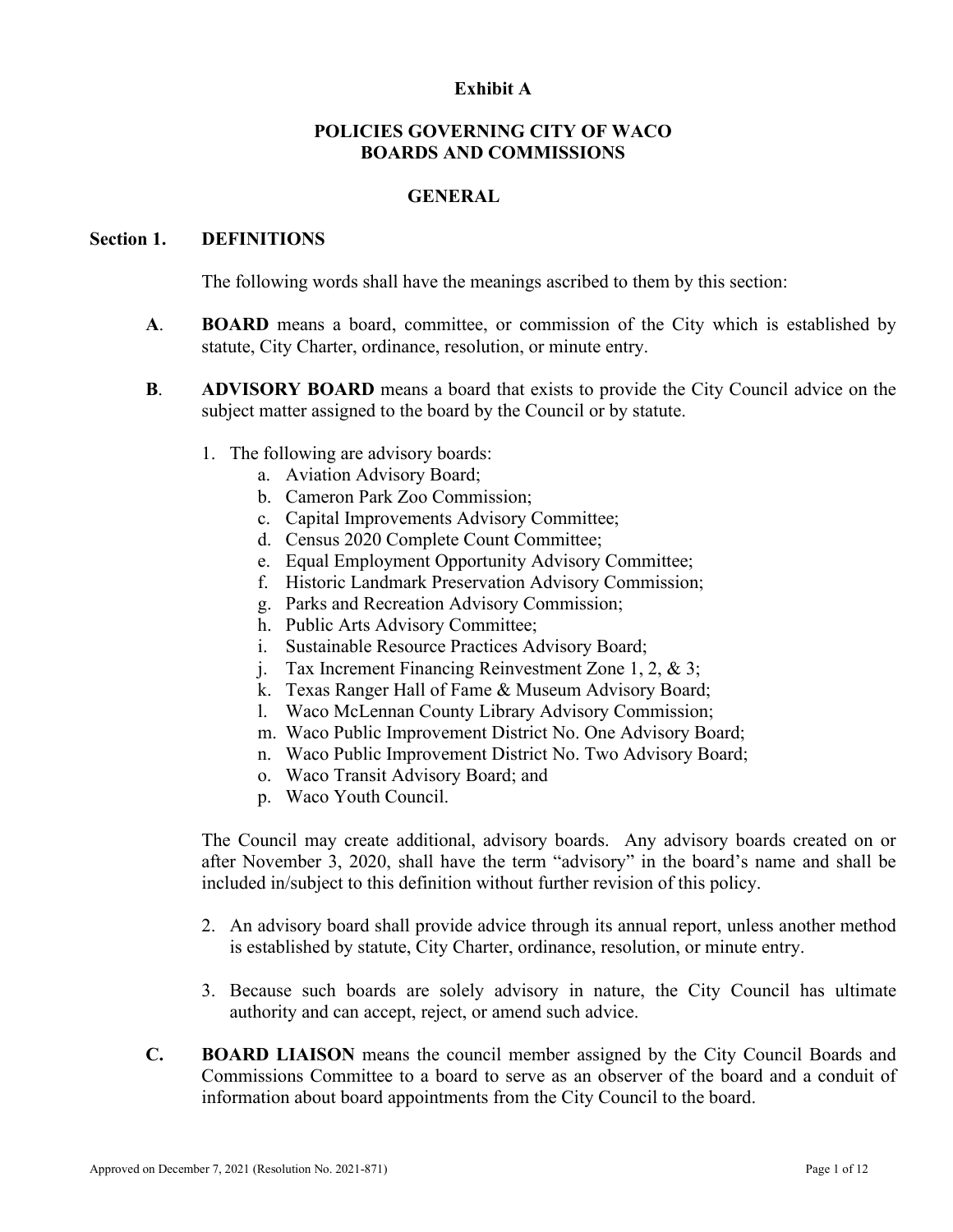- **D. CHAIR** means the presiding officer of a board, whether appointed by the City Council or elected by the other members of the board. In debate, the Chair shall be referred to by official title.
- **E**. **MEMBER** means a duly appointed member of a board.

## **Section 2. REPORTS TO THE CITY COUNCIL**

- **A**. Annual board reports from each board or commission shall be submitted to the City Secretary by June 1st of each year. The City Secretary shall submit the combined reports to the City Council by July 1st of each year. Each individual report should contain the following information:
	- (1) a cover letter transmitting the report, signed by the board chair, addressed to the Mayor and City Council and containing the following:
		- (a) summary of achievements related to goals and objectives of the reporting period;
		- (b) summary of significant activities;
		- (c) Work Program and goals for the coming year (June 1 through May 31st);
		- (d) recommendations for City Council action next fiscal year;
		- (e) a summary of the recommendations of the minority, if there is a minority report; and
		- (f) a summary of attendance of members to be submitted every six (6) months; and
	- (2) other information determined to be necessary by the board.
- **B.** The following standards for the format shall apply:
	- (1) The report should be " $8\frac{1}{2}$ " x "11" in size. Each larger sheet should be folded to this size;
	- (2) The report should not exceed ten (10) pages and should be submitted electronically to the City Secretary; and
	- (3) Use of photographs should be kept at a minimum.
- **C.** The report should be approved by the board or submitted with a consensus from board members.
- **D.** Minority or dissenting viewpoints should be given full disclosure in the report so that the opinions of each board member are fairly conveyed. The minority or dissenting report should be prepared by those holding such viewpoints, and it should be incorporated in the report without editing, except in order to achieve compliance with this section. The minority report will be placed after the last page of the majority report.

## **Section 3. NOTICE OF APPOINTMENT; ACCEPTANCE**

**A.** After the City Council appoints a person to serve as a member of a board, the City Secretary shall notify the person of the appointment. The notification shall contain a form of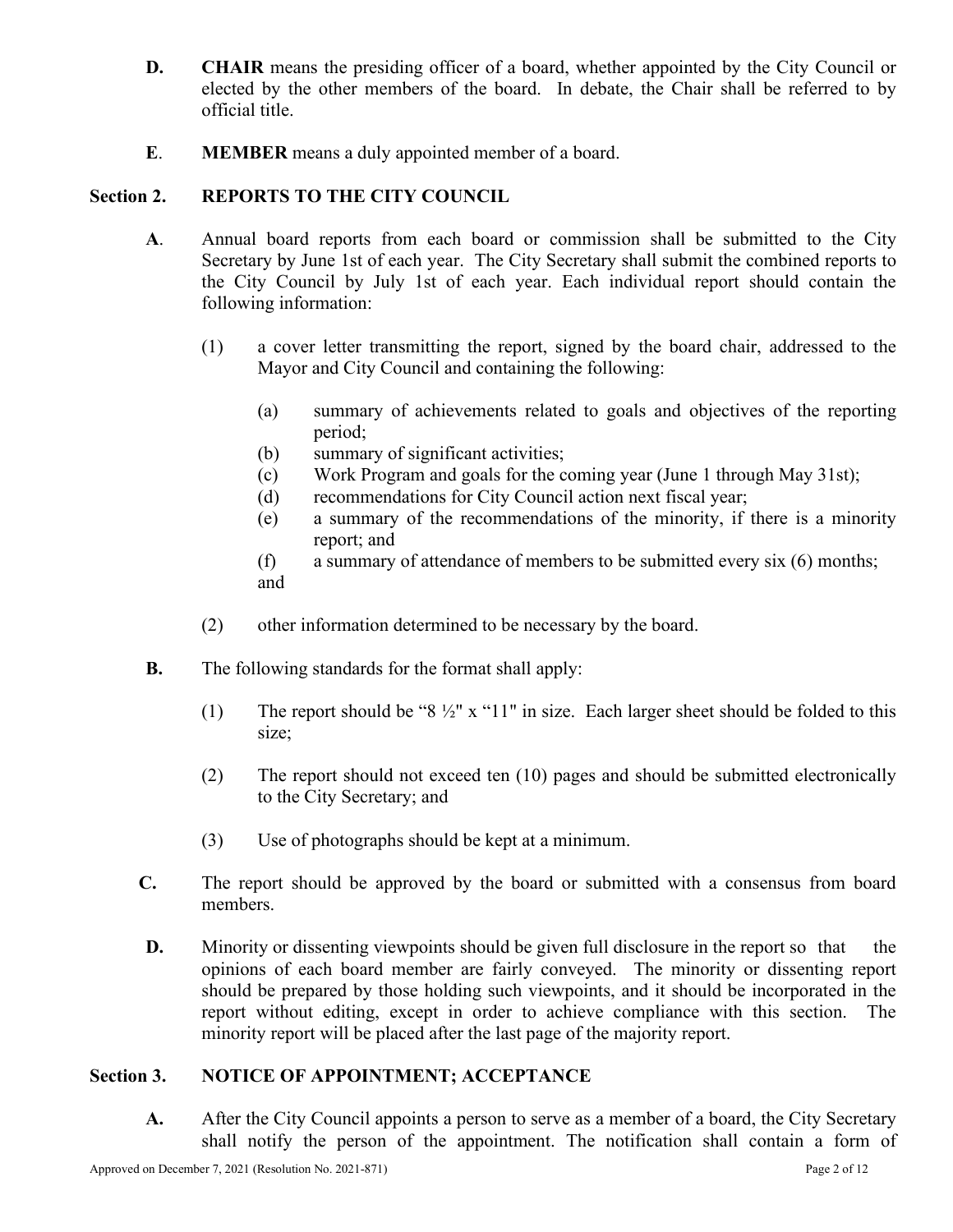acceptance of appointment to be returned to the City Secretary by the appointee. Board Members reappointed to boards or commissions that are advisory in nature will be notified by letter and will be asked to notify the City Secretary's office if they decline appointment. Boards members reappointed to boards or commissions that are more than advisory in nature must complete and return the "acceptance of appointment" form to the City Secretary.

- **B.** The appointee must return the signed acceptance of appointment to the City Secretary within 10 calendar days from the date of receiving notice of the appointment or reappointment, as in the case of boards or commissions that are more than advisory in nature. If the City Secretary does not receive the signed acceptance of appointment within the required 10 days that board position shall be considered vacant and a new appointment made.
- **C.** The appointee must take the required Open Government training and provide certificates of completion to the City Secretary within 90 days of appointment or be subject to removal by the City Council.
- **D.** Chapter 372 of the Texas Local Government Code has very specific requirements for composition of the board for public improvement districts ("PID"), requiring ownership of property in the district. In order to fulfill this requirement and maintain the quorum of a PID board, the City council may appoint an organization as a member of the PID board. "Organization" is defined in Section 1.002 of the Texas Business Organization Code.

(1) The organization must return the "acceptance of appointment" form to the City Secretary, and in that form, must designate the individual that will represent the organization on the PID board. Prior to changing its representative to the PID Board, the organization must notify the City Secretary of the change in writing with an effective date of the change.

(2) The individual designated by the organization must meet the requirements found in Section 5.B. of this policy and must receive the training required by Section 14 prior to participating in a meeting of the PID board.

**E.** Members of the board and commissions shall designate, when practical and unless provided otherwise in the statute, Charter, ordinances, resolutions, or minute entry establishing such board or commission, the individual to serve as chairperson for a one year term beginning October 1st of each year. A Chairperson may not serve more than two consecutive years.

# **Section 4. ELIGIBILITY OF EMPLOYEE OF FRANCHISE HOLDER**

- **A**. A person who is an employee of a public utility providing service under a franchise with the city is not disqualified from serving as a member of a board if the responsibilities of the board are not directly related to regulation of the rates and service of the public utility.
- **B.** A board member who is an employee of a public utility providing service under a franchise with the City shall abstain and disqualify himself/herself from voting and comply with Section 18, as well as Local Government Code Chapter 171, and any other ordinance or statute, as amended, on any matter before the board directly or indirectly related to the business of the public utility.

## **Section 5. QUALIFICATION CONSIDERATIONS IN APPOINTMENTS TO BOARDS**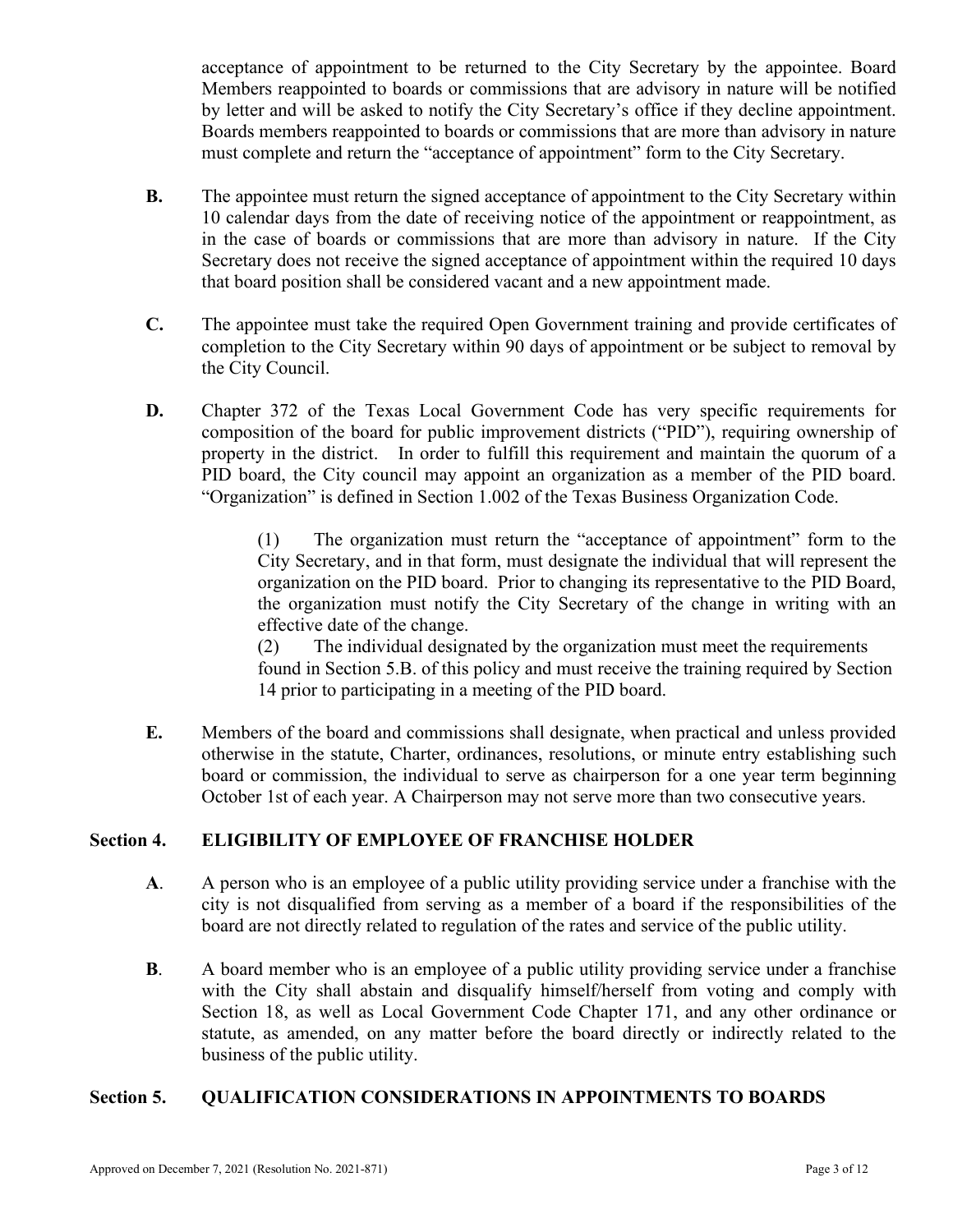- **A**. In addition to the qualifications for service on a board that are mandated by statute**,** the City Charter, ordinance, resolution, or minute entry, an appointee to a board that is more than advisory in nature must:
	- (1) be a resident of the City unless:

(i) the resolution, ordinance, or other law creating the board does not require residency;

(ii) the appointment to the board requires the appointee to be licensed in a specific profession; and

(iii) the City Council determines that it is in the best interest of the City to waive the requirement.

- (2) have not been convicted of a felony within the last five (5) years for which he/she has not been pardoned; and
- (3) have not been convicted of a misdemeanor crime of moral turpitude within the last three (3) years for which he/she has not been pardoned; and
- (4) have not been removed from a board or commission because of failure to attend meetings within the last three (3) years.
- **B.** In addition to the qualifications for service on a board that are mandated by statute, the City Charter ordinance, resolution, or minute entry, an appointee to a board that is advisory in nature must:
	- (1) have not been convicted of a felony within the last five (5) years for which he/she has not been pardoned;
	- (2) have not been convicted of a misdemeanor crime of moral turpitude within the last three (3) years for which he/she has not been pardoned; and
	- (3) have not been removed from a board or commission because of failure to attend meetings within the last three (3) years.
- **C**. It is the desire and intent that a person serves on only one board at a time, except that this restriction does not apply to ex officio board positions or boards with special or City Council directed functions. It is the City Council's intent that a board member is not required to resign one board position before being appointed to another board, but must resign the first position before accepting appointment to the new board position.
- **F.** In order to continue as a board member, a person appointed to a board must meet the qualifications required by this section for appointment during the entire time of service on a board.

## **MEETINGS**

## **Section 6. REGULAR MEETINGS**

Each board shall meet on a date certain, on a regularly recurring basis as provided for below, and with a posted, starting time of the meeting between the hours of 9 a.m. and 7 p.m.. If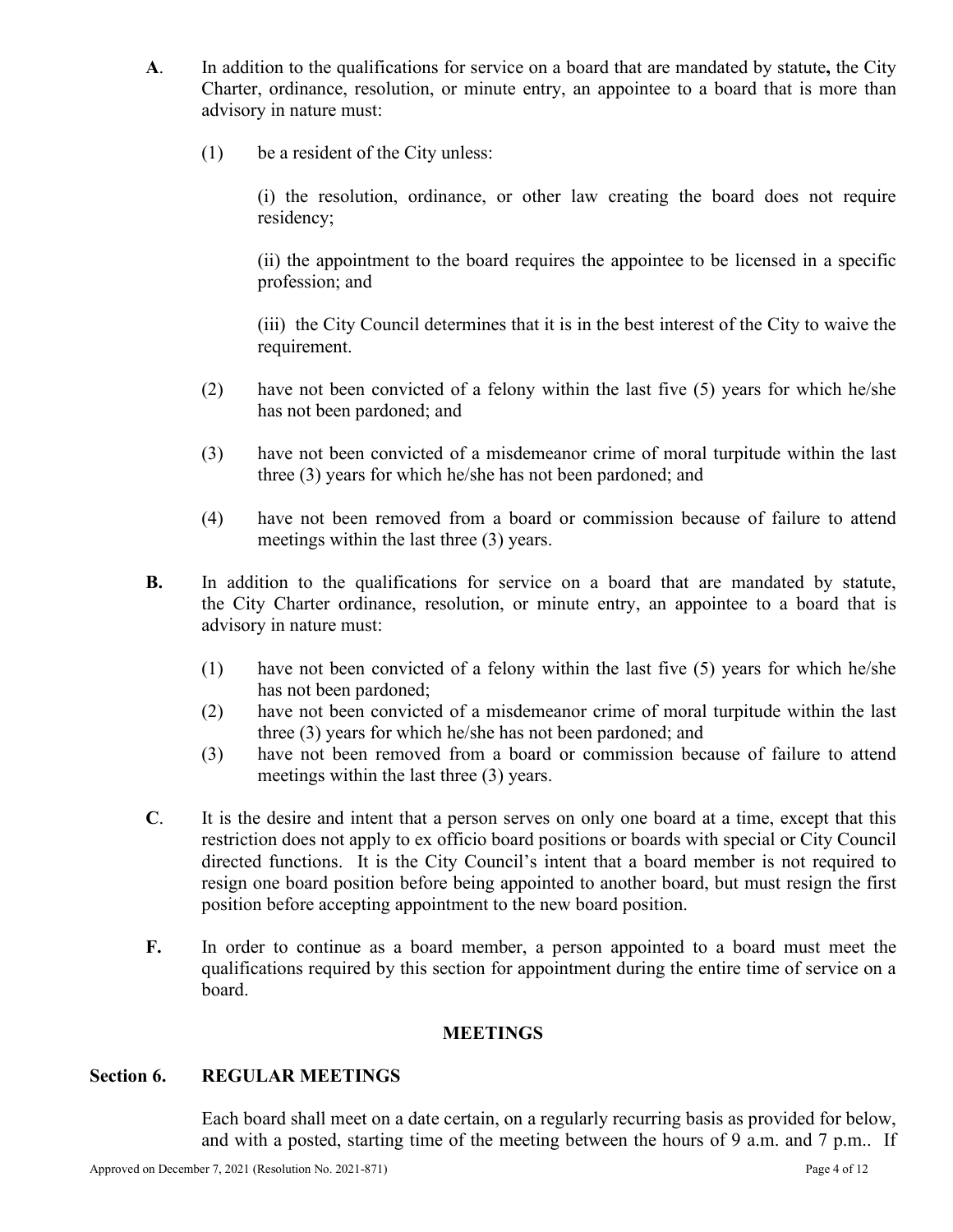there is no business to be conducted for a particular month, then such meeting may be cancelled. If the regular meeting is set before 5:30 P.M. and there is an objection by a member of the board or commission, such meeting time must be approved by 80% of the members present and voting. Regular meetings shall be scheduled weekly, monthly, semimonthly, or quarterly, as the responsibilities of the board necessitate, unless otherwise provided by statute, City Charter, ordinance, resolution, or minute entry, at a location within a building open to the public.

If a regular meeting is cancelled due to lack of a quorum of the board or commission, the meeting should be rescheduled to a date as soon thereafter as possible.

This section does not apply to a board or commission that the City of Waco is a member of or participates in but does not control. Examples of the type of board or commission that the City of Waco participates in or is a member of but does not control are:

Heart of Texas Housing Finance Corporation; Cooper Foundation; Economic Opportunities Advancement Corporation (EOAC); Heart of Texas Council of Governments; and McLennan County Appraisal District

## **Section 7. SPECIAL MEETINGS**

Special meetings may be called by the chair at any time, and shall be called by the chair upon written request of members comprising at least one-third of the board.

## **Section 8. QUORUM**

At the beginning of each regular or special meeting, the chair shall determine whether or not a quorum exists in order to transact properly the business of the board. If a quorum does not exist 15 minutes after the time for which the meeting was called, the chair shall adjourn the meeting and either reschedule the meeting at its next regular time, or call a special meeting, depending on the circumstances. A quorum shall exist as follows:

## **A. City Council Committees.**

A quorum of a City Council Committee shall exist when there is physically present at least one member of the City Council that is a member of the Committee.

## **B. All other Boards.**

A quorum of a board shall exist when there are physically present a simple majority of the members of the board.

## **Section 9. RULES OF ORDER**

Unless otherwise stipulated by the board or this chapter, proceedings of a board shall in all cases be governed by rules of order as set forth in Robert's Rules of Order (Revised).

## **Section 10. PUBLIC CHARACTER OF MEETINGS AND ACTIONS**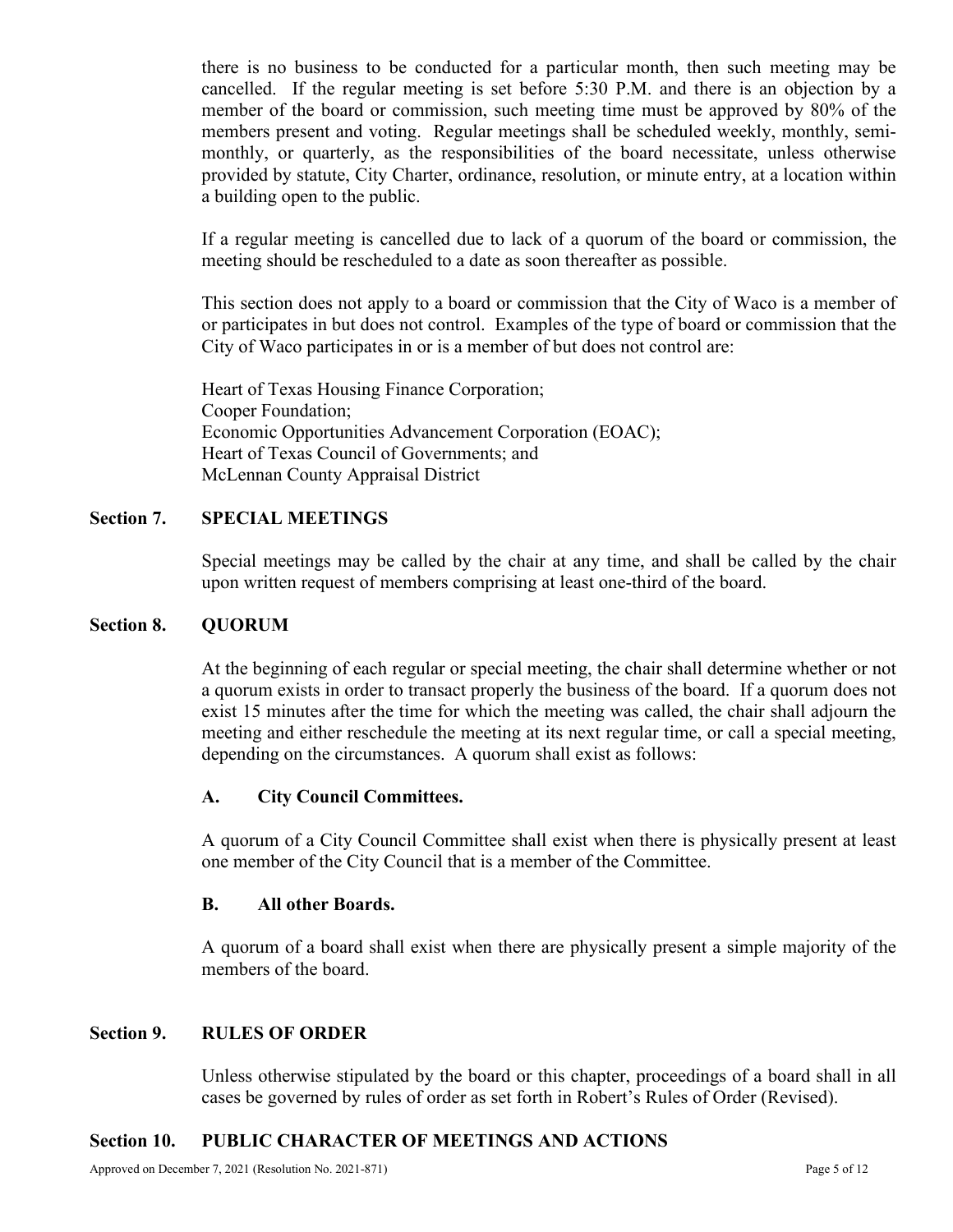- **A**. All meetings of a board shall be of a public nature, unless pertaining to matters of pending or contemplated litigation, land purchase, security, personnel, seeking advice of its attorney, or any other matter allowed by state law to be conducted in executive session. Unless in one of these categories, all meetings and actions of the board shall be public and sufficient copies of the minutes shall be made available by the City Secretary to staff members, the news media, and other interested persons upon request.
- **B**. A printed agenda of items to be considered at each regular or special meeting shall be posted for public inspection at least seventy-two hours prior to the meeting or in accordance with state open meeting laws, as amended, or as otherwise provided by law.

## **Section 11. NOTICE OF MEETINGS**

Notice of all regular or special meetings of the board and the meeting agenda shall be posted in accordance with City procedures, and at least seventy-two hours in advance of the meeting or as otherwise provided by law.

## **Section 12. REPORT OF MINUTES**

After approval of the minutes, each board shall submit the original set of minutes signed by the presiding officer, and the corresponding attendance report of that meeting to the City Secretary of the City, within ten working days following the meeting at which they were approved. An attendance report on the standard attendance roster is required for each regular and special meeting, indicating which members were present and which members were absent.

## **OFFICERS AND THEIR DUTIES**

## **Section 13. CHAIR**

- **A**. Members of a board shall elect, unless provided otherwise in the statute, Charter, ordinances, resolutions, or minute entry establishing such board, the individual to serve as chairperson for a one-year term beginning October 1st of each year. A chairperson may not serve more than two consecutive years.
- **B**. The chair shall, when present, preside at all meetings of the board. In the absence of the chair, the vice-chair shall exercise the powers of the chair. The seniority of the vice-chair, if more than one, shall be stipulated at the time of their selections.
- **C**. The presiding officer shall rule on points of order and procedures that are brought up in board meetings.
- **D.** In the absence of the chair and all vice-chairs, the board shall elect a temporary chair.
- **E**. In debate the chair shall be referred to by official title.

## **Section 14. TRAINING**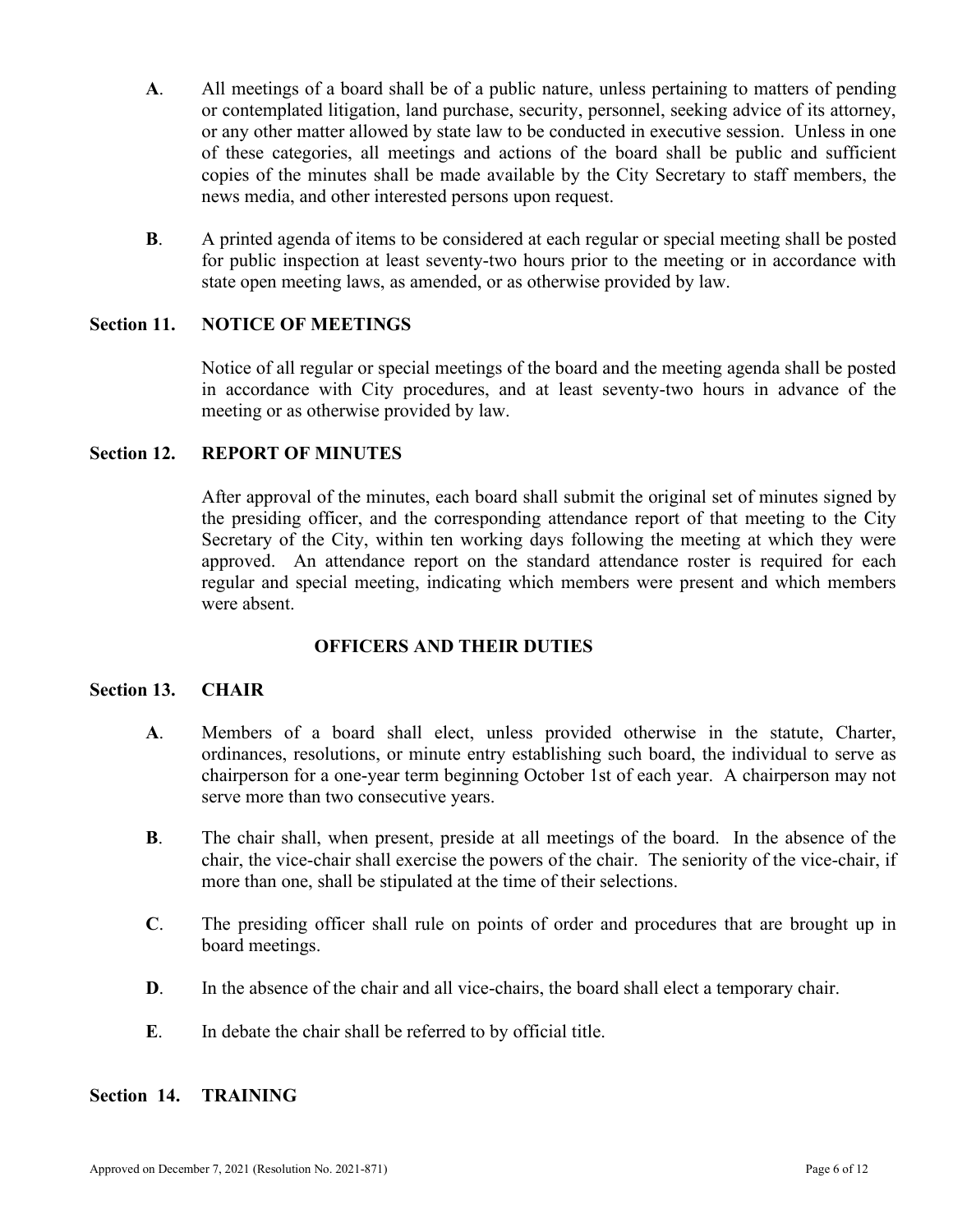Board and Commission members are required by state law to receive training in Texas Open Government Laws as prescribed by the Texas Attorney General. Training shall be coordinated by the City Secretary.

## **Section 15. PRESERVATION OF ORDER**

The chair shall preserve order and decorum and shall have authority to appoint a sergeant-atarms and a deputy to enforce compliance with the rules contained herein. The Chair shall require members of the board engaged in debate to limit discussion to the question under consideration.

## **Section 16. QUESTIONS TO BE STATED**

The chair shall state all questions submitted for a vote, shall call for an affirmative and negative vote, and announce the result. A roll call vote shall be taken upon the request of any member or where required by charter, ordinance or statute.

#### **Section 17. SUBSTITUTION FOR CHAIR**

The chair may call upon any other member to take his**/**her place in the chair. Such substitution does not continue beyond adjournment.

### **DUTIES AND PRIVILEGES OF MEMBERS**

#### **Section 18. RIGHT TO FLOOR**

When recognized by the chair, a member shall confine himself**/**herself to the question under debate, avoid personal comments, and refrain from impugning the motives of any other member's argument or vote. No member shall address the chair or demand the floor while a vote is being taken.

#### **Section 19. PERSONAL INTEREST**

- **A.** A board member may remain in the meeting room during the debate and vote on any matter on which he**/**she has abstained or been disqualified for reasons of personal interest as defined in a statute, the charter, ordinance, resolution, or minute entry; provided however, that if the member will be testifying on any matter, he/she should only be present when testifying.
- **B.** Board members should complete an Affidavit of Substantial Interest and/or the Conflict Interest Statement (CIS) as needed and as required by the Local Government Code, Section 176.003.

## **Section 20. RIGHT OF APPEAL**

A member may appeal to the board from a ruling of the chair. If the appeal is seconded, the member making the appeal may briefly state his/her reason for appeal, and the chair may briefly explain his/her ruling; but there shall be no debate on the appeal, and no other member shall participate in the discussion. The chair shall then put the question to a vote. If a majority of the members present vote Aye, the ruling of the chair is sustained; otherwise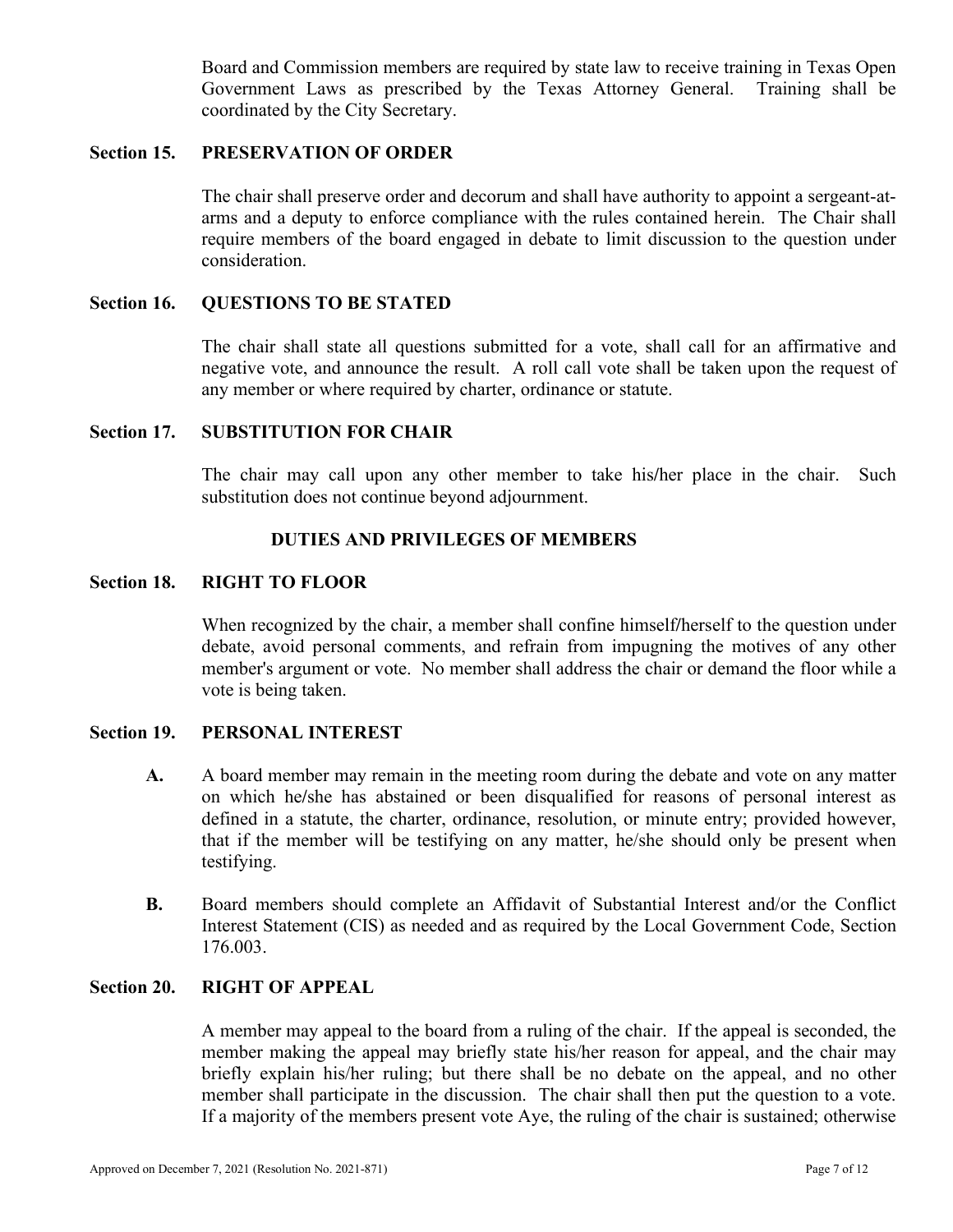it is overruled. The chair shall have the right to announce the board's going into executive session to seek advice of its attorney, in accordance with the state open meeting law.

## **Section 21. LIMITATION OF DEBATE**

No member shall be allowed to speak more than once upon any one subject until every other member choosing to speak thereon shall have spoken.

#### **Section 22. VOTING**

No action of a board shall have any force or effect unless it is adopted by the favorable votes of a majority of the members present and qualified, unless otherwise provided by statute, City Charter, ordinance, resolution, or minute entry.

#### **Section 23. DEMAND FOR ROLL CALL**

Upon demand from any member, made before the question has been put to a vote, the roll shall be called for Ayes and Nays upon any question before the board. It shall not be in order for members to explain their vote during the roll call.

### **Section 24. ATTENDANCE**

- **A.** A member of a board which meets weekly or biweekly, who is absent from more than 25% of the regular or special meetings in any six month period, whether excused or not, may be removed from his**/**her office or membership by the City Council.
- **B.** A member of a board which meets monthly or quarterly, who is absent from more than 25% of the regular meetings during any 12 month period, whether excused or not, may be removed from his**/**her office or membership by the City Council.
- **C.** For purposes of this section, the record of a member's absences will begin with the first regular meeting after the fifteenth day from the date the member received notice of his/her appointment.
- **D**. The chair shall send any member with two consecutive absences a written notice of attendance status.
- **E.** A member may not leave a board meeting in regular or special session without acknowledgment by the chair. A member who leaves a board meeting after the board has been duly called to order, and removes himself**/**herself from the remainder of the meeting without first obtaining the consent of the chair, shall be charged with an unexcused absence for that meeting.

#### **Section 25. SPECIAL ATTENDANCE REQUIREMENTS**

If a board or commission, as part of its decision-making process, schedules an inspection trip to the location of a matter that is to be considered by the board or commission at that day's meeting, a member will be counted absent unless:

**(a)** the member attends both the inspection trip and the meeting; or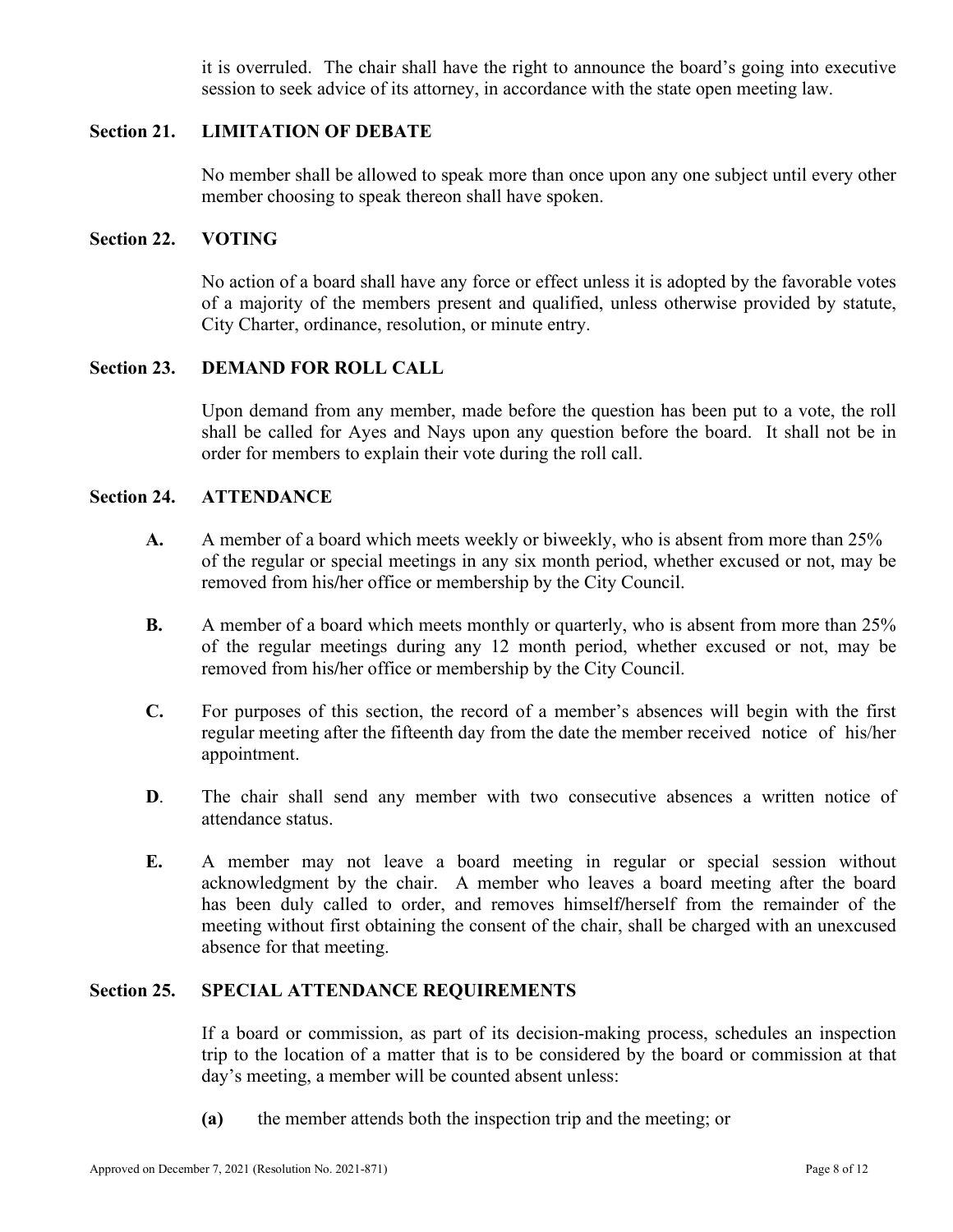**(b)** the member represents that he**/**she has personally inspected each location visited by the inspection trip and attends the meeting.

## **CODE OF CONDUCT**

## **Section 26. BOARD MEMBERS**

- **A**. During board meetings, board members shall preserve order and decorum and shall neither by conversation or otherwise, delay or interrupt the proceedings, nor refuse to obey the orders of the chair or the rules of the board.
- **B**. Every board member desiring to speak shall address the chair and, upon recognition by the chair, shall confine himself/herself to the question under debate, and shall avoid discussion of personalities.
- **C**. A board member, once recognized, shall not be interrupted while speaking unless called to order by the chair, unless a point of order is raised by another member, or unless the speaker chooses to yield to questions from another member. If a board member is called to order while he**/**she is speaking, he**/**she shall cease speaking immediately until the question of order is determined. If ruled to be in order, he**/**she shall be permitted to proceed. If ruled to be not in order, he**/**she shall remain silent or shall alter his/her remarks so as to comply with rules of the board.
- **D.** All members of the board shall accord the utmost courtesy to each other, to city employees, and to members of the public appearing before the board, and shall refrain at all times from rude and derogatory remarks, reflection as to integrity, abusive comments, and statements as to motives and personalities.
- **E**. Board members shall confine their questions as to the particular matters before the board and, in debate, shall confine their remarks to the issues before the board.
- **F**. Members shall be removed from the meeting for failure to comply with decisions of the chair or continued violations of the rules of the board. If the chair fails to act, any member may move to require him/her to enforce the rules, and the affirmative vote of a majority of the board shall require the chair to act.

## **Section 27. ADMINISTRATIVE STAFF**

- **A**. Members of the administrative staff and employees of the City may attend board meetings but shall observe the same rules of procedure and decorum applicable to members of the board.
- **B**. All remarks and questions addressed to the board by a staff member shall be addressed to the board as a whole and not to any individual member.
- **C**. No staff member, other than a staff member having the floor, shall enter into discussion either directly or indirectly without permission of the chair.

## **Section 28. NEWS MEDIA MEMBERS**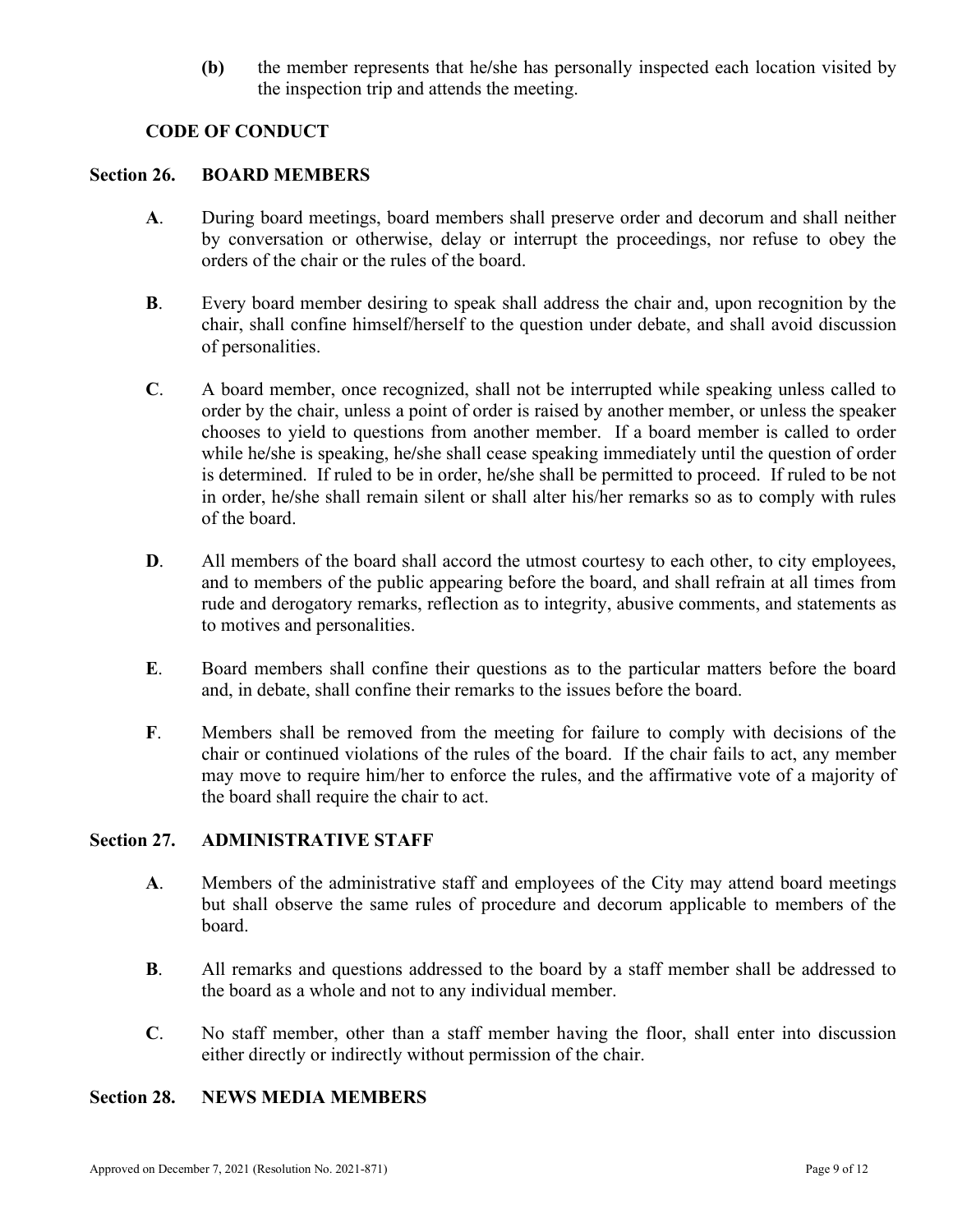- **A**. During the conduct of official business, members of the news media shall occupy spaces allocated for them.
- **B**. Members of the news media shall refrain from conversing privately with other persons in the meeting room during the conduct of official business.
- **C**. Any interview of persons attending board meetings shall be conducted outside the meeting room.

## **Section 29. MEMBERS OF THE PUBLIC**

- **A**. Citizens are welcome to attend all official meetings of City Boards, and will be admitted to the meeting room up to the fire safety capacity of the room.
- **B**. Members of the public attending board meetings also shall observe the same rules of propriety, decorum, and good conduct applicable to members of the board. Any person making personal, impertinent, and slanderous remarks, or who becomes boisterous while addressing the board or while attending the board meeting, shall be removed from the room if the sergeant-at-arms is so directed by the chair. Such person shall be barred from attendance for the balance of the meeting.
- **C**. Unauthorized remarks from the audience, stomping of feet, whistles, yells, and similar demonstrations shall not be permitted by the chair, who shall direct the sergeant-at-arms to remove such offenders from the room. Aggravated cases shall be prosecuted on appropriate complaint signed by the chair. In case the chair shall fail to act, any member of the board may move to require him/her to act to enforce the rules, and the affirmative vote of the majority of the board shall require the chair to act.

## **Section 30. PUBLIC SPEAKERS.**

**A.** Each board will allow presentations by members of the public before or during each matter on the agenda for consideration by the board.

## **B. Speaker Registration.**

- 1. A person who intends to speak at the board meeting will be encouraged to register with the staff board liaison. The person will be asked to fill out a registration card containing:
	- a. the person's name and address;
	- b. meeting date;
	- c. whom the person is representing, if any;
	- d. the agenda item on which the person is speaking; and
	- e. such other information requested by staff board liaison.
- 2. Registration will begin 15 minutes prior to the meeting time and will end when the meeting begins. .
- 3. If a hearing or an item for which a person has registered is continued or pulled from the agenda, a person who has registered but has not spoken must re-register as a speaker at the subsequent meeting during which the hearing or item is considered by the board.

## **C. Speaking Time.**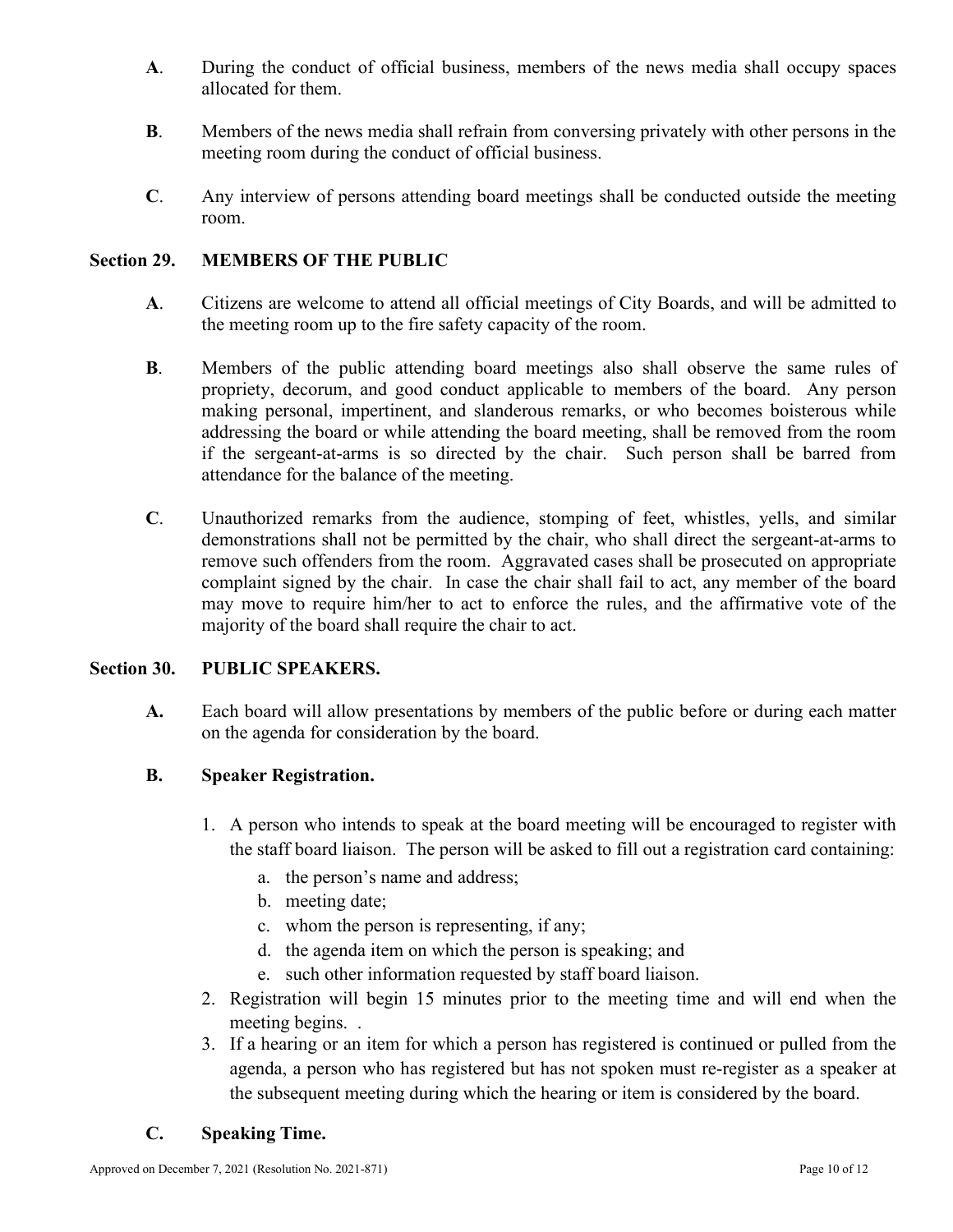- 1. Presentations are limited to 3 minutes for each individual.
- 2. A person who registers to speak on multiple items for consideration, for which there is not a public hearing, must speak on all items at the time that the first item for which the speaker is registered is considered by the board.
- 3. Persons wishing to speak on an item that is set for a public hearing must speak at the public hearing and may not speak about the item during a work session on the same day.
- 4. For all non-public hearing items, a person who speaks at the work session about the item may not speak on that item at the business session on the same day.
- 5. In a public hearing involving an application by a person other than the City, the applicant will be given additional presentation time after all other speakers. This additional presentation time is limited to 3 minutes.
- 6. When speaking for 10 or more individuals present at the board meeting, the presentation is limited to 10 minutes by the representative of the group, and other members of the group may not speak. Individuals may be asked to stand to confirm their attendance.
- 7. The presiding officer may impose more restrictive time limits on items that are not public hearings, but for which a large number of persons register to speak.
- 8. For any person addressing a board through the use of a translator, the speaking time will be doubled to accommodate the translation services.

## **Section 31. BOARD LIAISONS**

- **A**. The purpose of assigning a board liaison to a board is to supplement the annual report process.
- **B.** The board liaison is not a member of the board and should not participate at board meetings in discussions of board business.
- **C.** The board liaison may give updates to the City Council Boards and Commissions Committee regarding the business of the board.

## **ADMINISTRATIVE PROCEDURES**

## **Section 32. BOARD RECOMMENDATIONS**

**A**. All recommendations, reports, and findings of a board shall be submitted through established administrative procedures within the City to the appropriate City department or the City Council. In no event shall the members of the board, either individually or as a board, circumvent the administrative procedure through which such information is to pass. In the event that no action is taken or the suggestion is not properly passed to the City